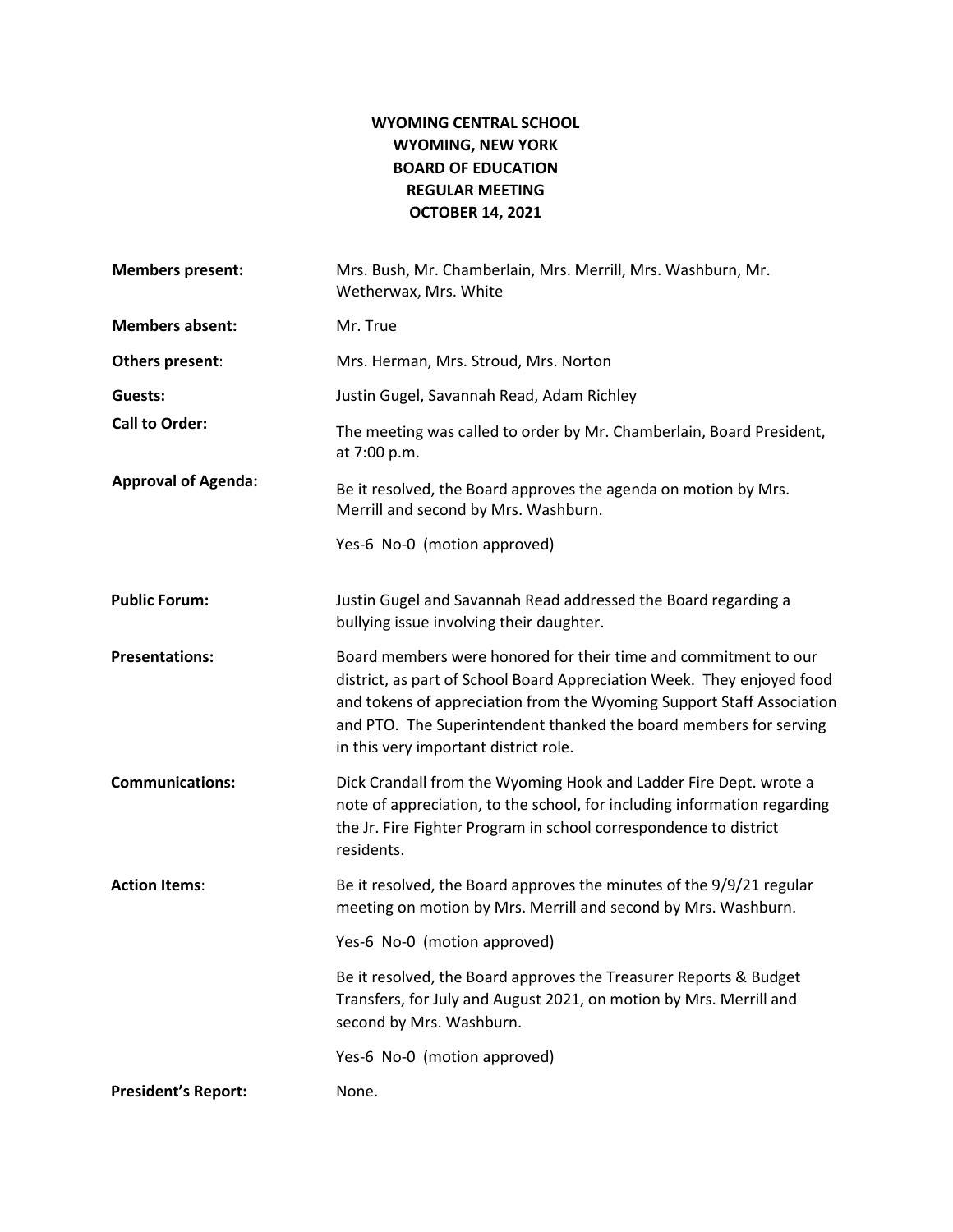| <b>Superintendent's Report:</b> | The school held Open House on September 30 <sup>th</sup> . The school was open<br>for the community to view the students' work, meet the staff, explore<br>the classrooms, and purchase ice cream from the Yummies Ice Cream<br>Truck.                                                                                                                                                                                                                            |
|---------------------------------|-------------------------------------------------------------------------------------------------------------------------------------------------------------------------------------------------------------------------------------------------------------------------------------------------------------------------------------------------------------------------------------------------------------------------------------------------------------------|
| <b>Old Business:</b>            | Be it resolved, the Board approves the Landry Mechanical Contractors<br>contract for the base bid of \$92,500.00 for the \$100,000 Capital Outlay<br>Exception Project for 2021-2022 on motion by Mrs. Merrill and second<br>by Mrs. Washburn. Discussed followed: The scope of the project<br>includes new HVAC systems installed and asbestos removal in the<br>library and speech rooms. The general fund will contribute minimal<br>funds toward the project. |
|                                 | Yes-6 No-0 (motion approved)                                                                                                                                                                                                                                                                                                                                                                                                                                      |
|                                 | Be it resolved, the Board approves the Corrective Action Plan, in<br>response to the Management Letter dated 6/30/2021, on motion by<br>Mrs. Washburn and second by Mrs. White.                                                                                                                                                                                                                                                                                   |
|                                 | Yes-6 No-0 (motion approved)                                                                                                                                                                                                                                                                                                                                                                                                                                      |
|                                 | Discussed a draft of the Memorandum of Understanding between<br>Wyoming CSD and Alexander CSD pertaining to Alexander's use of our<br>bus garage, during the construction of their new bus garage, beginning<br>in January 2022.                                                                                                                                                                                                                                  |
| <b>New Business:</b>            | Be it resolved, the Board approves the transportation contract with<br>Pavilion CSD for 2021-2022, on motion by Mrs. Merrill and second by<br>Mrs. White.                                                                                                                                                                                                                                                                                                         |
|                                 | Yes-6 No-0 (motion approved)                                                                                                                                                                                                                                                                                                                                                                                                                                      |
|                                 | Be it resolved, the Board approves Ski Club transportation on the<br>following dates, on motion by Mrs. Merrill and second by Mrs.<br>Washburn:                                                                                                                                                                                                                                                                                                                   |
|                                 | Jan. 17-All Day                                                                                                                                                                                                                                                                                                                                                                                                                                                   |
|                                 | Jan. 24-After School                                                                                                                                                                                                                                                                                                                                                                                                                                              |
|                                 | Jan. 31-After School                                                                                                                                                                                                                                                                                                                                                                                                                                              |
|                                 | Feb. 7-After School                                                                                                                                                                                                                                                                                                                                                                                                                                               |
|                                 | Feb. 14-After School                                                                                                                                                                                                                                                                                                                                                                                                                                              |
|                                 | Feb. 21-All Day                                                                                                                                                                                                                                                                                                                                                                                                                                                   |
|                                 | Yes-6 No-0 (motion approved)                                                                                                                                                                                                                                                                                                                                                                                                                                      |
|                                 | Be it resolved, the Board approves the corrected tax bill for Donald H. &<br>Dorothy R. Meeder, 792 Dale Rd., Dale, NY 14039, Parcel ID#21.-2-25.1,                                                                                                                                                                                                                                                                                                               |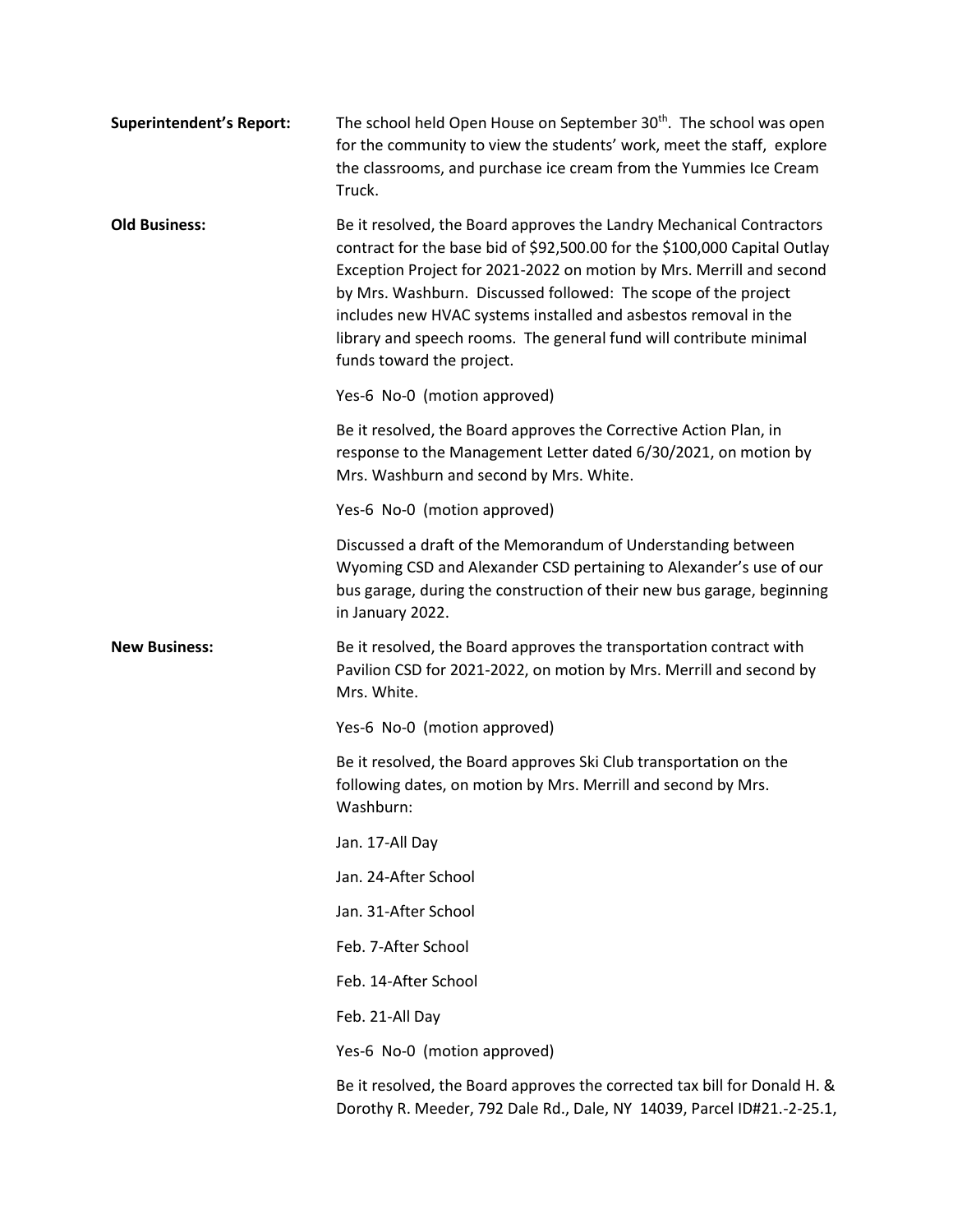|                                  | Tax Bill#702, \$855.06, on motion by Mrs. Bush and second by Mrs.<br>Washburn.                                                                                                                                                                                                                                                      |
|----------------------------------|-------------------------------------------------------------------------------------------------------------------------------------------------------------------------------------------------------------------------------------------------------------------------------------------------------------------------------------|
|                                  | Yes-6 No-0 (motion approved)                                                                                                                                                                                                                                                                                                        |
| <b>Executive Session:</b>        | Be it resolved, the Board approves to retire into executive session, for<br>the purpose of personnel, at 7:22 p.m., Adam Richley was invited into<br>executive session, on motion by Mrs. Merrill and second by Mrs.<br>Washburn.                                                                                                   |
|                                  | Yes-6 No-0 (motion approved)                                                                                                                                                                                                                                                                                                        |
|                                  | Adam Richley left executive session at 7:45 p.m.                                                                                                                                                                                                                                                                                    |
| <b>Out of Executive Session:</b> | The Board reconvened regular session at 8:30 p.m.                                                                                                                                                                                                                                                                                   |
| Personnel:                       | Be it resolved, the Board approves a FMLA for Kim Alfes effective<br>September 7, 2021 on motion by Mrs. Merrill and second by Mrs. Bush.                                                                                                                                                                                           |
|                                  | Yes-6 No-0 (motion approved)                                                                                                                                                                                                                                                                                                        |
|                                  | Be it resolved, the Board approves the following on motion by Mrs.<br>Bush and second by Mrs. Washburn:                                                                                                                                                                                                                             |
|                                  | -FMLA for Jordan Strathearn, effective on the birth of his child                                                                                                                                                                                                                                                                    |
|                                  | -Appoint Kelly Nickerson effective 10/18/21 as a per diem substitute Art<br>Teacher, at the rate of \$100/day for the first 20 days. Days in excess of<br>20, in the art teacher position, will be paid at the daily rate of<br>$$106.43(1/200th$ of 55% of Step 1), plus an additional $$25/day$ , for a<br>total of \$131.42/day. |
|                                  | -Appoint Ty Dawley as a substitute cleaner at the rate of \$12.50/hr                                                                                                                                                                                                                                                                |
|                                  | -Accept resignation letter of Vern Baker, Head Custodian, dated<br>10/12/21.                                                                                                                                                                                                                                                        |
|                                  | Yes-6 No-0 (motion approved)                                                                                                                                                                                                                                                                                                        |
|                                  | Discussion of the upcoming minimum wage increase on 12/31/21 and<br>its effect on the Wyoming Support Staff Association Wage and Salary<br>Schedule.                                                                                                                                                                                |
| <b>CSE/CPSE:</b>                 | Be it resolved, the Board approves the CSE minutes dated 9/14, 10/4,<br>10/8 and 10/13/21 on motion by Mrs. Washburn and second by Mrs.<br>Merrill.                                                                                                                                                                                 |
|                                  | Yes-6 No-0 (motion approved)                                                                                                                                                                                                                                                                                                        |
|                                  | Be it resolved, the Board approves to hold a workshop on October 20,<br>2021 at 4:15 p.m. in the school cafeteria, on motion by Mrs. Washburn<br>and second by Mrs. Merrill.                                                                                                                                                        |